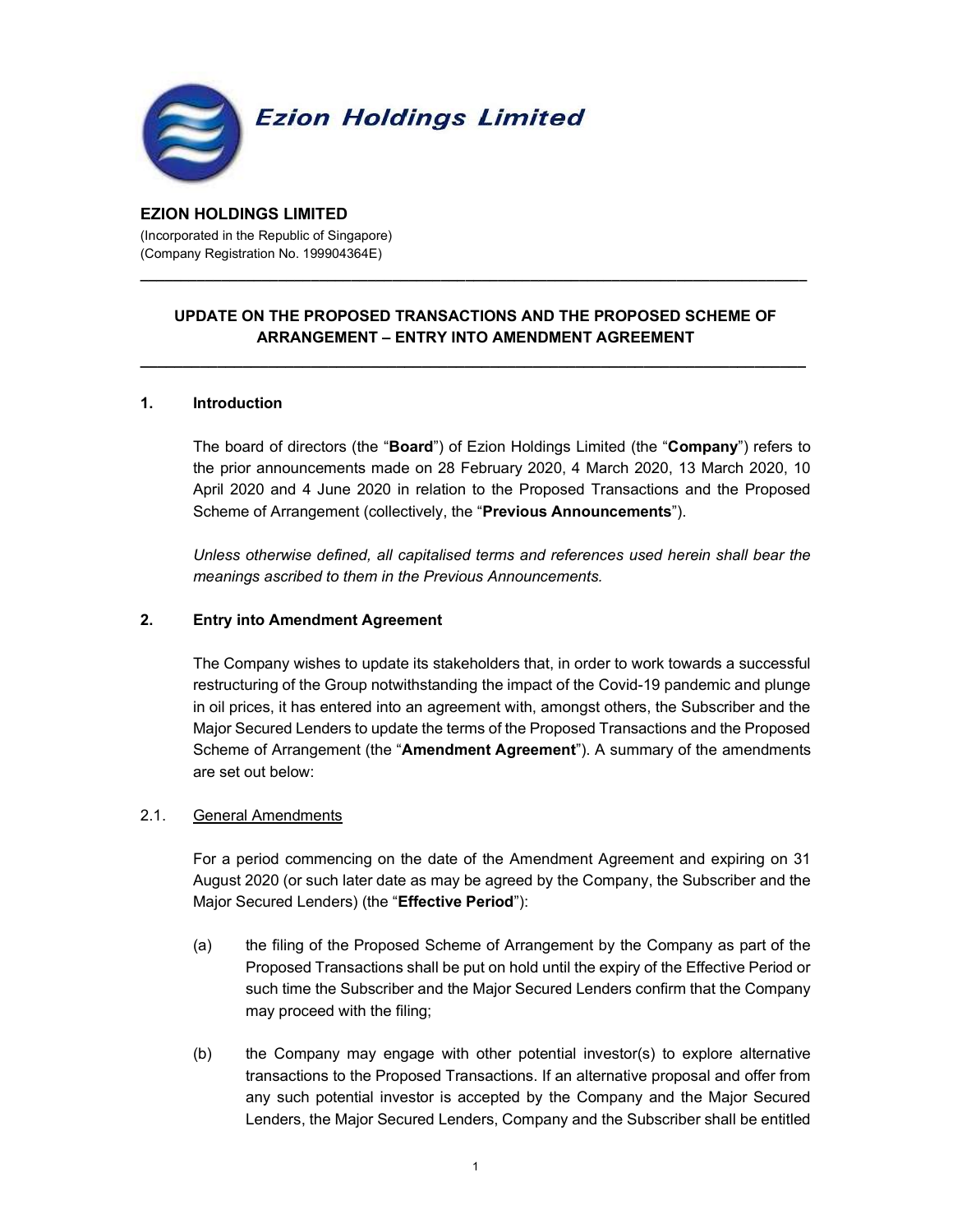to mutually terminate the Proposed Transactions pursuant to the underlying agreements entered into on 28 February 2020 (the "Transaction Agreements") prior to the Final Effective Period Day (as defined below), whereupon none of the parties to the Transaction Agreements shall have any claims against the other parties thereto arising from such termination and the balance of the Deposit shall be repaid by the Major Secured Lenders to the Subscriber in accordance with the Deposit Agreement; and

(c) the Subscriber shall endeavour to extend its support for the Group's operations, including but not limited to sourcing for prospective deployments and introducing the Group to the Subscriber's contacts.

Before or by the date falling on the last day of the Effective Period (the "Final Effective Period Day"),

- (a) if the Subscriber shall notify the Company and the Major Secured Lenders that it shall proceed with the Proposed Transactions: (i) it will increase the amount of the Deposit by US\$3,000,000 and upon such increase, references in the Deposit Agreement shall be accordingly amended; and (ii) the relevant long-stop date in the Transaction Agreements shall be extended by five (5) months;
- (b) if the Subscriber shall notify the Company and the Major Secured Lenders that it is unable to proceed with the Proposed Transactions: (i) the Deposit paid pursuant to the Deposit Agreement shall be forfeited by the Subscriber in favour of the Major Secured Lenders and distributed in accordance with the Deposit Agreement; (ii) the Transaction Agreements shall be terminated immediately; and (iii) there shall be no recourse against the Subscriber save for the forfeiture of the Deposit; or
- (c) if the Subscriber, the Major Secured Lenders and the Company shall have entered into an agreement for the Proposed Transactions to be varied or based on such new terms to be agreed mutually: (i) the Subscriber shall place a further deposit of US\$3,000,000 with the Major Secured Lenders and/or the Company (as the case may be); and (ii) the Transaction Agreements shall be amended accordingly or (as the case may be) the Subscriber, the Major Secured Lenders and the Company shall enter into new transaction documents which shall reflect such mutually agreed new terms, replacing the Transaction Agreements. All parties shall use its reasonable endeavours to finalise the documentation in respect of the Proposed Transactions on the new terms within the Effective Period, or such longer period as mutually agreed between all parties.

In the event that none of the above occurs by the Final Effective Period Day, the Subscriber is deemed to be unable to proceed with the Proposed Transactions, and (a) the Deposit paid pursuant to the Deposit Agreement shall be forfeited by the Subscriber in favour of the Major Secured Lenders and distributed in accordance with the Deposit Agreement; (b) the Transaction Agreements shall be terminated immediately; and (c) there shall be no recourse against the Subscriber save for the forfeiture of the Deposit.